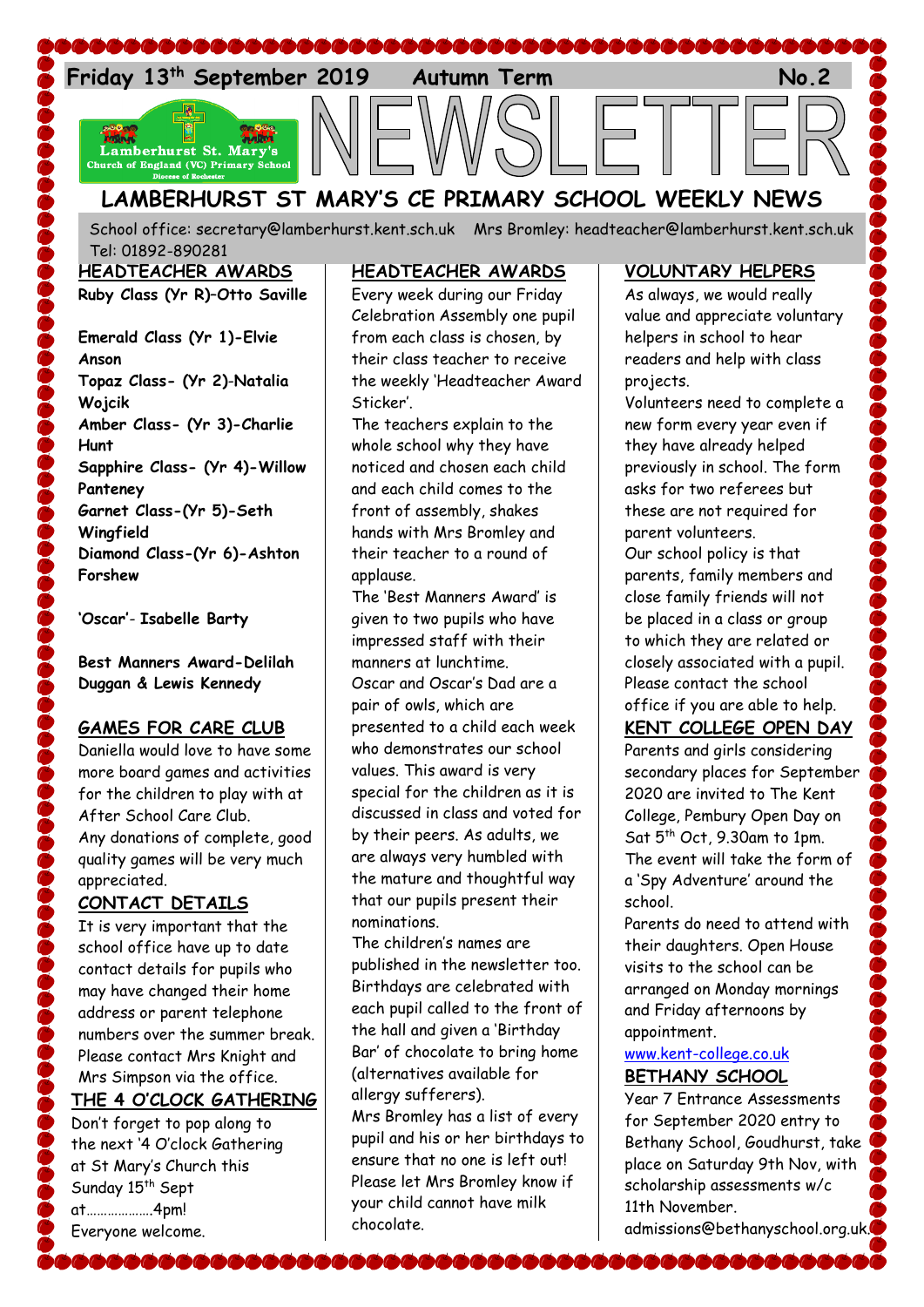#### \$&&&& **LATENESS TO SCHOOL**

We are very grateful to our parents who are supportive of attendance and punctuality at our school, which has resulted in us being recognised by the government as being one of the top performing schools in the country for 'Attendance'. Whilst we acknowledge that occasionally there can be unexpected delays in the mornings, particularly for those who travel along the dreaded A21, consistent lateness is marked in the registers, which are monitored by the Local Authority. Pupils also miss important early morning work. Please help us to get all pupils into class in good time by arriving at school on time. The gate will be open from 8.45- 8.55 and pupils should go quickly to their classrooms to line up for assembly. If pupils arrive after the gate has closed, they should go into school through the front door and report to the school office. Parents of children who are persistently late will be contacted and invited to a meeting to discuss any ongoing difficulties.

Please do contact Mrs Bromley if there are likely to be issues with punctuality so that we can support you.

### **PIRA PUMA ASSESSMENTS**

We use PIRA, PUMA and GAPS Assessments each term to assist us with our assessment and progress judgements. During this school year, we are taking part in a trial of new editions of these termly assessments in Maths (PUMA) and Reading (PIRA). These assessments measure progress and help the teachers to see where children need further help with particular areas of their learning. An information letter accompanies this week's newsletter. (Y1-Y6)

,,,,,,,,,,,,,

#### $\mathcal{L}$ **DOGS AT THE SCHOOL GATE**

We have received an email from one of our neighbours in Pearse Place to say that the increased number of dogs barking outside the school gate at drop off and pick up, when the dogs are left unattended, is causing considerable distress to some of them who are night shift workers. The barking dogs are also causing anxiety for a few children who are nervous of dogs, as they come into and leave school. Please avoid tying dogs up close to the entrance gate and where possible say goodbye to children at the wooden gate and stay with your dogs. Small dogs can be carried into school. Please note that the school was not in support of the nature of the sign erected on a lamppost recently.

## **SALS SHOES**

One of our parents has asked us to share the super cause of this charity, which collects and sends shoes around the world for needy children.

Please find the web link below but note that parents need to arrange delivery of the shoes themselves to Salsshoes.

### [https://www.salsshoes.com/send](https://www.salsshoes.com/send-us-your-shoes)[us-your-shoes](https://www.salsshoes.com/send-us-your-shoes)

We will also be continuing with our collections of unwanted shoes and clothes and will be confirming the date of our next Happy School Bag collection asap. The collection will be just after half term break in October. Bags are provided, but clothes, shoes and bags can be donated in any bag.

### *Today you will also receive:*

Every Family ~ 'The 4 O'clock Gathering' Leaflet Y1-Y6 ~ PIRA PUMA Letter Y6 ~ Transfer to Secondary School Booklet YR ~ Free book from The Book **Trust** 

#### 10000 **ALDI'S KIT FOR SCHOOLS**

From 6<sup>th</sup> September until 3<sup>rd</sup> November, families who shop at Aldi stores can receive Team GB stickers to send to school. We need to collect 300 stickers to win a free sports kit for our school. Please ask family members and friends to collect them too. Please bring stickers into school or post them to the school office.

# **FREE BOOK FOR RUBY CLASS PUPILS**

Every pupil in Ruby Class will receive a free book today donated by BookTrust. The book-The Cave by Rob Hodgson is for the children to keep and is intended to encourage shared reading at home, discussions about the weather and seasons and to see if the children can find other stories at home, school or library with wolves in them. We do hope you enjoy your new book!

# **APOLOGIES!**

We would like to apologise to parents and children who were left disappointed by the cancellation of two of our Activity clubs this week.

Sadly, the Thursday STEM Club teacher was unable to run the club but our wonderful new Tech Club team will be offering an additional Tech Club on a Thursday too! Children who were signed up to STEM Club will be given first priority and we will let everyone know if there are any additional spaces available.

**STOP PRESS! OUR NEW 'MUSICAL THEATRE & DRAMA CLUB WITH MISS STURMAN….STARTS ON FRIDAY 20TH SEPTEMBER** 

**3.20-4.30PM! Class Meeting Notes and Curriculum Maps will accompany next week's Newsletter**